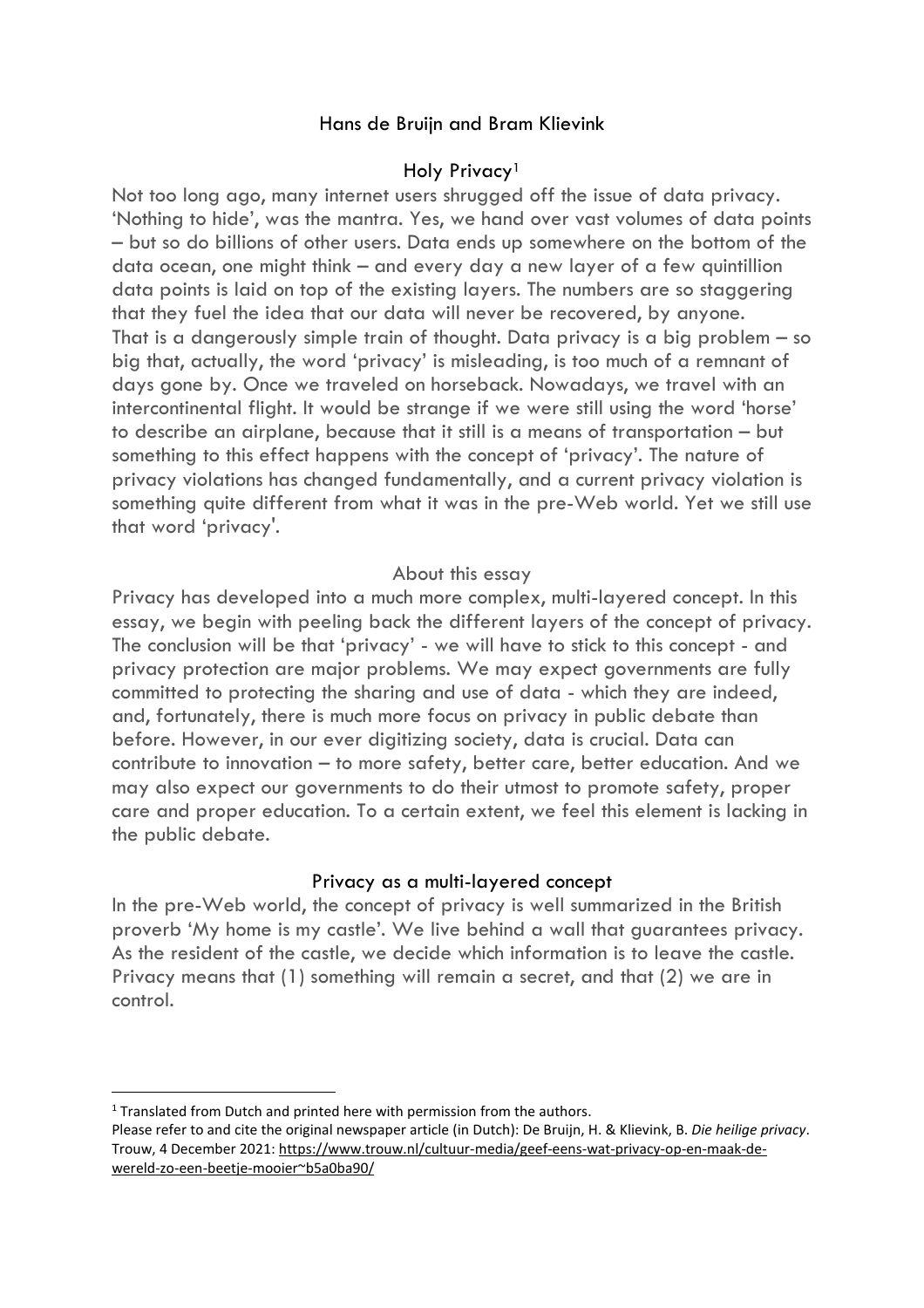Privacy in our data-driven world has become a concept with at least four layers  $-$  in addition to the proverbial 'my home is my castle'.<sup>2</sup>

# The earthquake and the dormant volcano

One. In the past, private information ended up in a tabloid or in the newspapers – and, as the old saying goes 'today's news is tomorrow's fish-and-chip paper'. Now, private information ends up on the internet and stays accessible to everyone, forever. The appropriate metaphor is the earthquake with shocks and aftershocks. Whoever becomes the victim of revenge porn, will feel this as a tremendous shock. But that's not all. Forevermore, the information will roam the internet. To resurface at the most impossible moments – like the aftershocks of an earthquake.

Another metaphor is the one of the dormant volcano: information that currently seems innocent, may prove to be anything but that at a later stage. The wellknown example is 'sharenting' – parents who share stories about, and images of, their children online. This may be cute now, but when the kids grow up, they may feel this as a flagrant violation of their privacy. The dormant volcano erupts.

# Profiling

Two. Data we hand over is also used to profile us. There is much research with the message that it takes a relatively limited dataset to create a person's profile – about someone's mental state, political preference, purchasing behaviour, emotions, secret longings. Think of the Cambridge Analytica scandal of a few years ago: Facebook likes were used to determine a person's character traits. But, it really isn't solely Facebook data that can be used to profile. Data about search behaviour, about the use of smartphones, data on Instagram accounts: these can all being used to profile people.

## Capturing

Three. When we are being profiled, we can receive better information. Our purchasing- or search behaviour shows that we are interested in green parakeets, so we will be offered information about green parakeets. This is mostly harmless, but informing us may change into manipulating us. Thanks to profiling, criminals can refine their spoofing strategy by constructing better and more convincing fake identities. Politicians can micro-target us, with messages we are susceptible to – and which may sometimes be downright nonsense. Governments can place us in a box with their algorithms and subsequently their enforcers can go after us - or not.

And then, there are the reinforcement algorithms of the tech-giants, who continuously feed us information that is in line with our profile and our preconceptions – and which confirms us in being right in a continual fashion. You

<sup>&</sup>lt;sup>2</sup> These sections based on Hans de Bruijn (2021) The Governance of Privacy

Privacy as Process: The Need for Resilient Governance, Amsterdam: Amsterdam University Press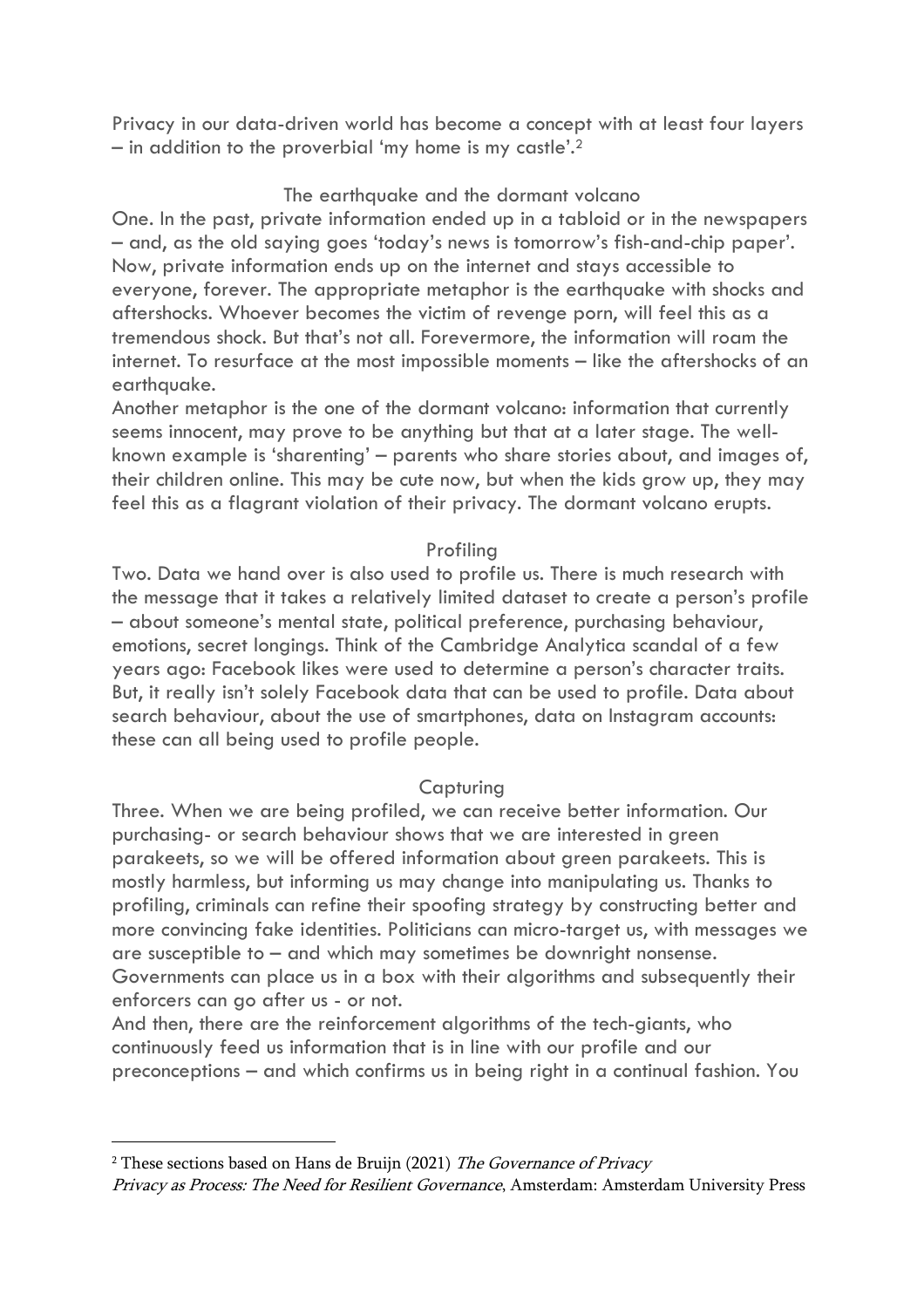are of the opinion that all bankers are fraudsters – and, subsequently, you are being bombarded with information that tells you all bankers are fraudsters. We become a prisoner of our own convictions.

## The soul of a nation

Four. When all this takes place at a grand scale – this does not only impact the individual, but also society as a whole. Manipulation and the continual confirmation of our preconceptions being right, may create a toxic atmosphere in a society and boost societal antagonism. This is particularly true for a society already divided – think of present day America, or of the tensions between the vaccinated and unvaccinated during the covid crisis.

## The radical transformation of privacy

This multi-layered character makes privacy and privacy breaches fundamentally different from the pre-Web concept of privacy. Then, it revolved around private information leaving the castle. A movement from the inside out. Now, it entails a movement from the outside in: you as the resident of the castle, are being profiled by parties outside the castle, and subsequently manipulated. Then, the consequences of a

privacy violation predominantly impacted the individual. Now, it concerns society as a whole.

Source: Hans de Bruijn (2021), The Governance of Privacy, Amsterdam: Amsterdam University Press

#### **Regulations**

Meanwhile, legislation and regulations are being issued in order to rein in the gathering and use of data – with Europe as the frontrunner. The position of privacy watchdogs is being strengthened – although there still lies a road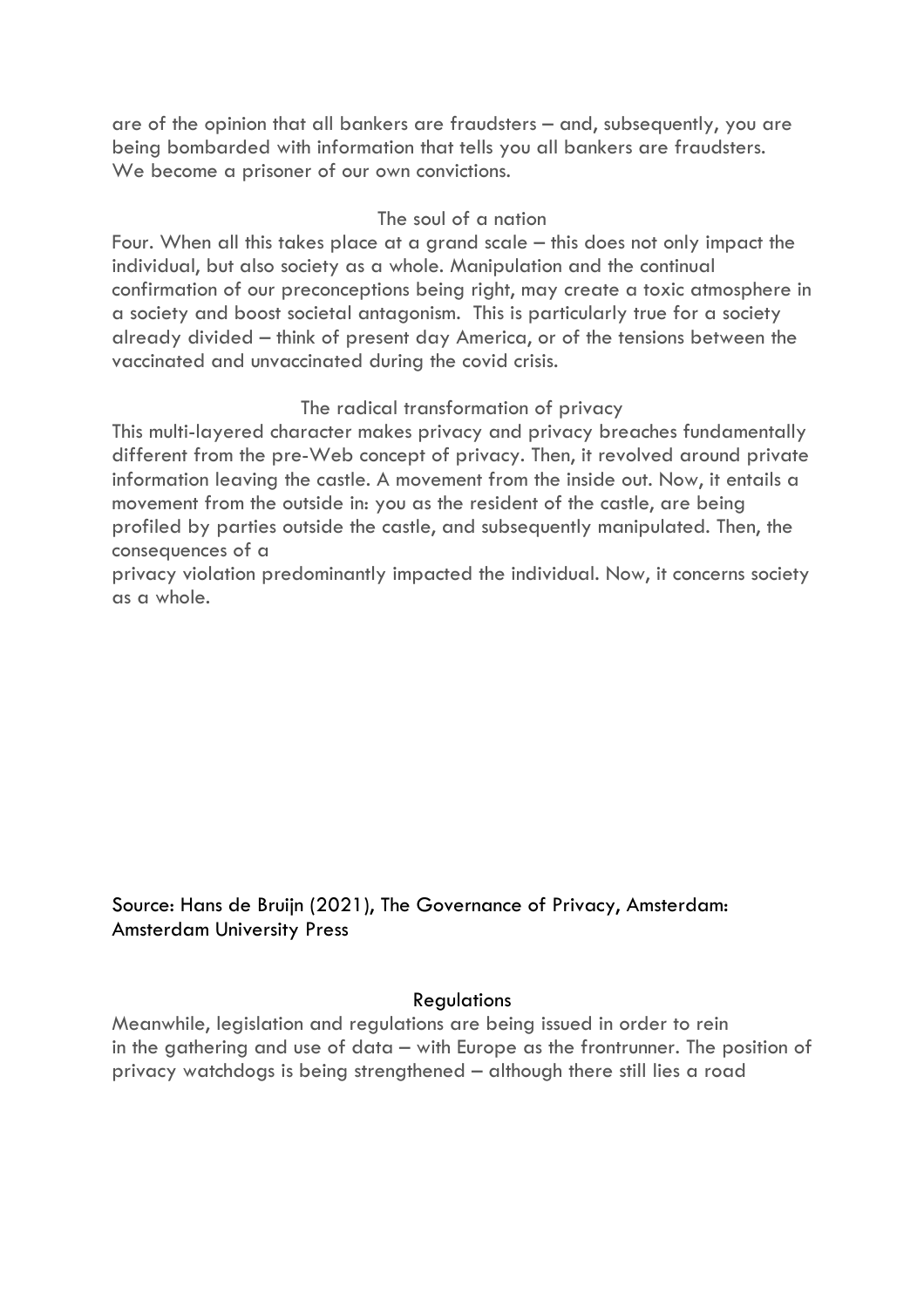ahead. The political aversion to the data-robbing tech-giants is growing. Organisations that do not properly protect this personal data, may face sky-high fines. Employees unnecessarily looked into the files of a famous person? A fine of several hundred thousands ensues. British Airways does a poor job protecting customer data? A penalty of twenty million pounds - the British watchdog



formulates it beautifully: 'People entrusted their personal details to BA and BA failed to take adequate measures to keep those details secure (…) When organisations take poor decisions around people's personal data, that can have a real impact on people's lives.'<sup>3</sup>

# Data brings innovation

So far so good. Yet, there also exists another story, one that is given less attention in the public debate on data privacy. Data in an era of digitization is sometimes compared to electricity: electricity has led to a tremendous societal dynamic and innovations. No-one has been able to predict or imagine this. This may also happen to data in an era of digitization: we know that this will lead to many more innovations, we just aren't aware of which ones.

In addition to this, data and digitization do not just imply better service here and there, they also entail an infrastructure – the future backbone of society, which can be compared to railroad tracks, roads, an electricity grid. We all know that a modern infrastructure is crucial to public prosperity. And then, the question is: what does data protection mean in terms of digital innovation? Take Europe: it has a well-constructed legal system of data protection – and more regulation is underway. How does data privacy relate to digital innovation? That is a

<sup>3</sup> https://ico.org.uk/about-the-ico/news-and-events/news-and-blogs/2020/10/ico-fines-britishairways-20m-for-data-breach-affecting-more-than-400-000-customers/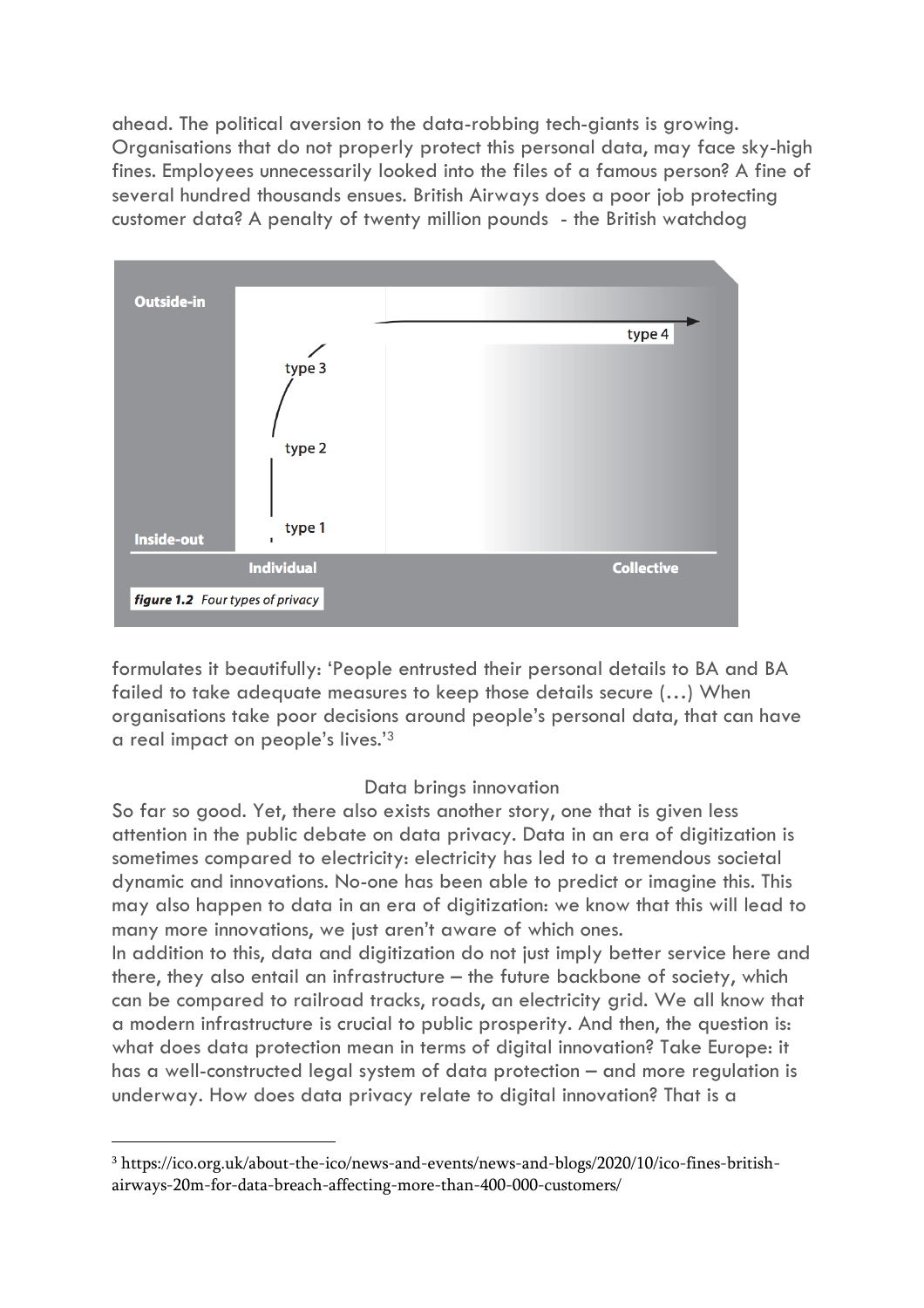question one can answer in at least two ways, which we summarize under the labels 'direction' and 'space'.

Privacy protection is conducive to innovation The first answer is, that privacy protection provides direction to innovations. One determines rules for data protection and, as such, delineates the space for innovation. This may work: there are many domains for which government determines rules, without negatively impacting innovation. A well-conceived system of regulation, such as the European legislation for data protection, provides a predictable environment for companies - and predictability and stability are important conditions for change and innovation. There are many more arguments in favor of the position that regulation is conducive to innovation. Europe is an economic power block, so Europe can make demands on internationally operating companies, that operate within the EU market. There is something that is called the Brussels-effect: companies abide by the strict European rules, as they thereby comply with all regulations worldwide. Also, more regulation of privacy means more consumer attention to privacy – and so it becomes appealing to companies to present privacy-friendly products and services. Users may choose from various browsers, chat services, search-engines, devices – that may distinguish themselves, among other, through the privacy protection they offer.

Rather than being at the expense of innovation, data protection provides direction to innovations.

Privacy versus innovation: a constantly changing value trade-off There is however a second answer. Data can be used for services we value highly: more safety, better care, better education – and much much more. So, we always have to strike a balance between the use of data and innovation. Sometimes, these are difficult trade-offs: do we want more privacy or more safety, or better care? Besides, our convictions about this particular balance may change. A pandemic, for example, has such an impact on society, that the preferred trade-off between privacy and care may shift. During the corona pandemic, the United Kingdom created a list of vulnerable patients, in order to provide additional information to them. This data was provided by hospitals and physicians. The UK's Information Commissioner's Office: 'The ICO is a reasonable and pragmatic regulator, (…), we will take into account the compelling public interest in the current health emergency.' 4

There is not only the need for a trade-off, but the question is also when we will make this trade-off between privacy and other values? There is a popular answer to his question: as early as possible, upfront, upstream in the innovation process - the concept of 'privacy by design' is based upon this idea. However, in

<sup>4</sup> https://ico.org.uk/about-the-ico/news-and-events/news-and-blogs/2020/03/data-protection-andcoronavirus/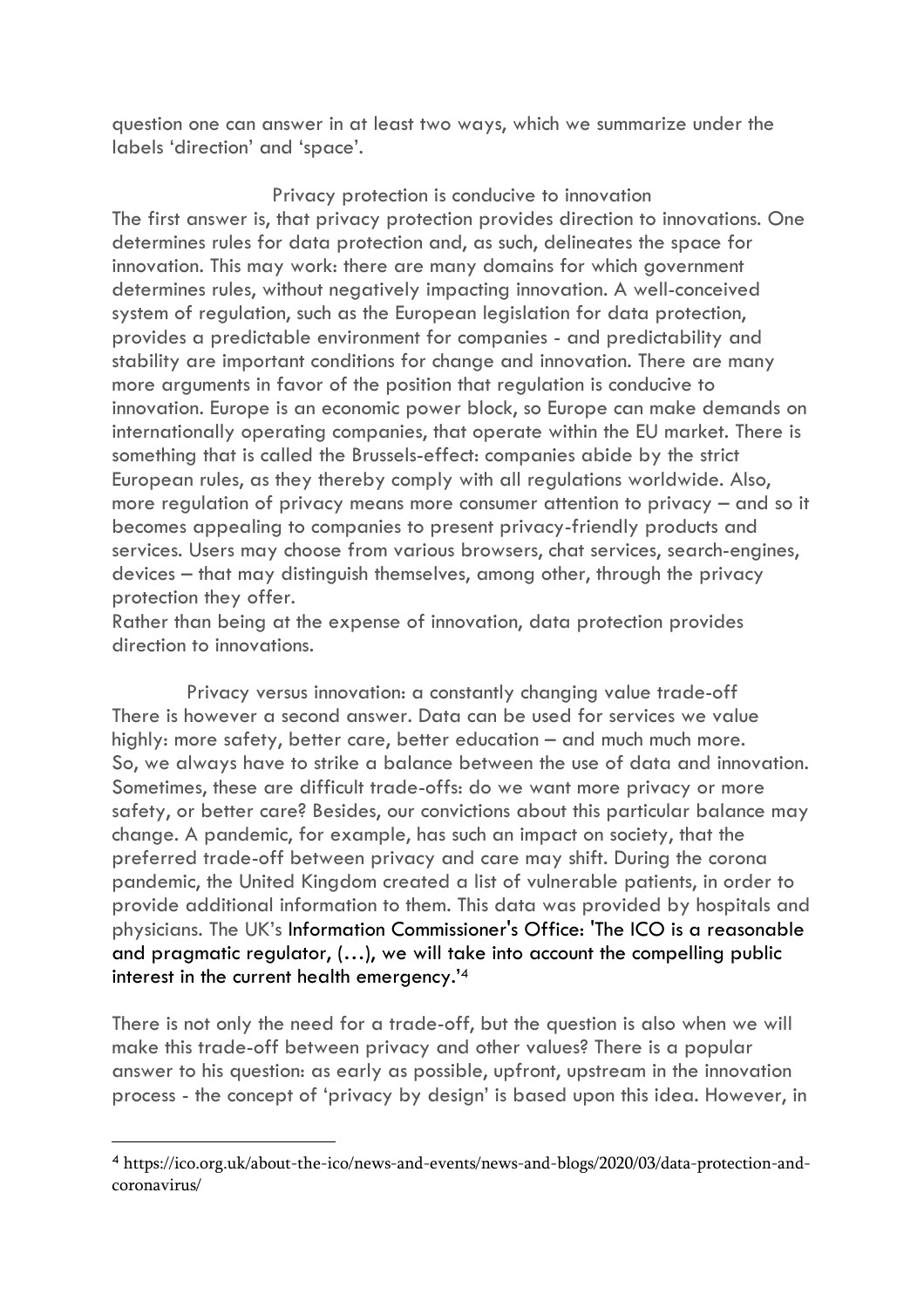the early phases of an innovation process it will often be unclear what the ultimate innovation will be.<sup>5</sup> It is not always clear what the early stages of an innovation process are - innovation is not always a linear process with a beginning and an end. More importantly, the innovation might change our opinions on the tradeoff between privacy and other values. Thanks to innovative devices, data help us to become more fit, maybe in such a way that the balance between privacy and health is tilted towards health.

Hence, the trade-off between privacy and these innovations cannot always be made at the start of an innovation process. Innovation is by nature experimenting, trying out, and learning. Only once this innovation has occurred, we can come to a well-informed trade-off between data use and the value of the innovation. So, you have to provide space to innovation, refrain from obstructing it too early.

## An example

Direction or space – let's use facial recognition as an example. Facial recognition is a highly sensitive subject in terms of privacy – and so, one might opt for clearly determined rules for its use. As such, regulation provides direction to the innovation process. But of course this creates the risk that certain innovations are not given the chance to develop.

We can also choose the strategy of offering space to this technology. Various unpredictable innovations may occur. These will influence our opinion on privacy versus safety. Suppose that systems of facial recognition contribute to solving violent crimes in nightlife areas. This may mean, that the societal tolerance for unsolved violent crimes will be lessened significantly – the idea that someone is being molested in the street and that, subsequently, the perpetrator highly likely isn't punished, is increasingly unacceptable to us.

This change of view may be of great impact on our normative appreciation of facial recognition and on the trade-off between privacy and more safety – which may be at the cost of privacy. In the concept of 'direction' our moral views determine the innovation. In the concept of 'space', innovations may influence our moral views.

Of course, the concept of 'space' may also entail that we learn that facial recognition does not bring us anything good, and is not worth the price of privacy. We might be faced with a serious risk then: we give space to the innovation, but we will not always succeed in undoing innovations we do not like.

# A thought experiment

Direction or space: it is a difficult dilemma. Do we impose restrictions on innovation processes, upstream or downstream? When we impose restrictions

<sup>&</sup>lt;sup>5</sup> Some public value gains through data-driven innovation may never be realised if this needs to be settled early in the process, see: Klievink, B., van der Voort, H., & Veeneman, W. (2018). Creating value through data collaboratives: Balancing innovation and control. *Information Polity*, *23*(4), 379–397. <https://doi.org/10.3233/IP-180070>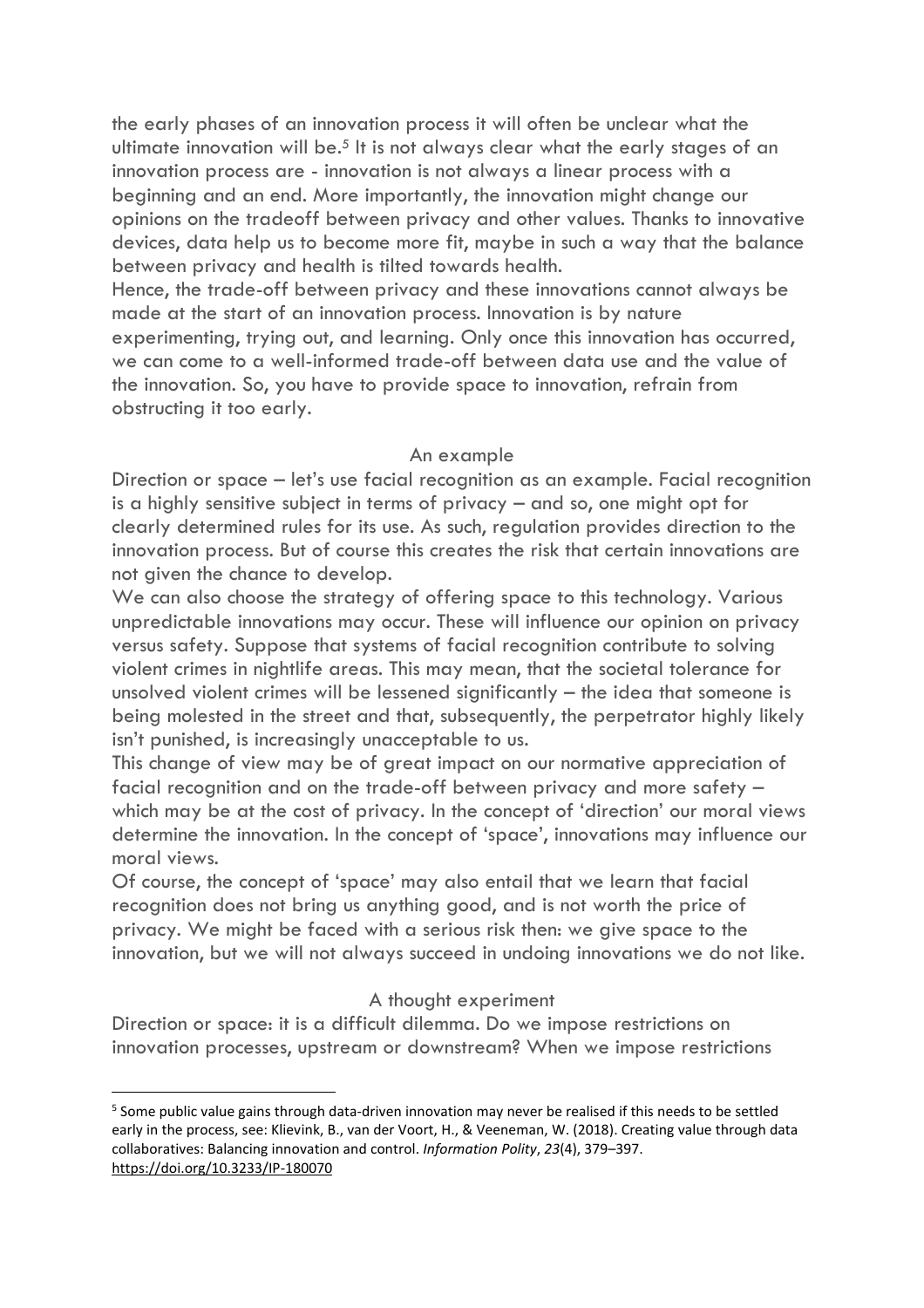upstream, we run the risk that certain innovations do not stand a chance? If we do this downstream, you want to restrict afterwards – will we still succeed in blockading innovations? Or is the innovation unstoppable, in the final phase of the innovation process?

In order to indicate the difficulty of the dilemma, a thought experiment. Take two economic power blocks. Block A highly values privacy protection and strongly commits to it. Block B highly values innovation – and pursues 'datafriendly' policies. Since block B has less restrictions, all kinds of innovations may occur. When these prove to lead to too much infringement on privacy, the citizens of block A are happy – they always leaned towards privacy.

Now, suppose that within block B, more safety occurs in the streets, and better health care, more tailor-made education. And suppose the moral view develops that this improvement of quality justifies less emphasis on the interest of privacy. In the meantime, privacy in block A is well-protected, but as a consequence there are less innovations in the police force, in healthcare and in education. The question rises how long the strict privacy policy of block A will hold – when citizens of A see that the public service in block B is of a much higher level. This may lead to a dramatic conclusion for block A. It learns what is possible in terms of better service in B, and wants that too. But meanwhile, block A has a technological disadvantage to block B – while block B's new technologies find their way to block A, unhindered by competition from a more privacy friendly alternative.

Again, this is a thought experiment and reality is, of course, much more complicated. For us, it is important that the issue of innovation also gets its place in the debate about data privacy.

#### Tech-cowboys, good guys and bad guys

The rapid growth of tech-giants such as Facebook often invokes the image of the Wild West. Young tech entrepreneurs such as Facebook's Mark Zuckerberg possessed new technologies, and developed new data-driven services – which grew exponentially in no-time. For these new technologies and services, hardly any legislation was in place. So these entrepreneurs could behave like cowboys – they robbed our data and expanded their domain, not being hindered by anything or anyone. We think that Facebook services are free – but we pay with our data and, as such, with our privacy.

The tech-cowboys have caused tremendous damage. But meanwhile, the sheriff is in town – rules are being issued, and the sheriff fights for law and order. Privacy protection revolves around at least two balancing acts. First, the one between the important interest of privacy and the important interest of innovation. And then there is the question whether governments should provide direction – or provide space. The debate on privacy can easily end up in a good guy - bad guy frame: those who protect privacy versus those who breach privacy. The dilemmas show that this is really too simple. If we do not realise this,